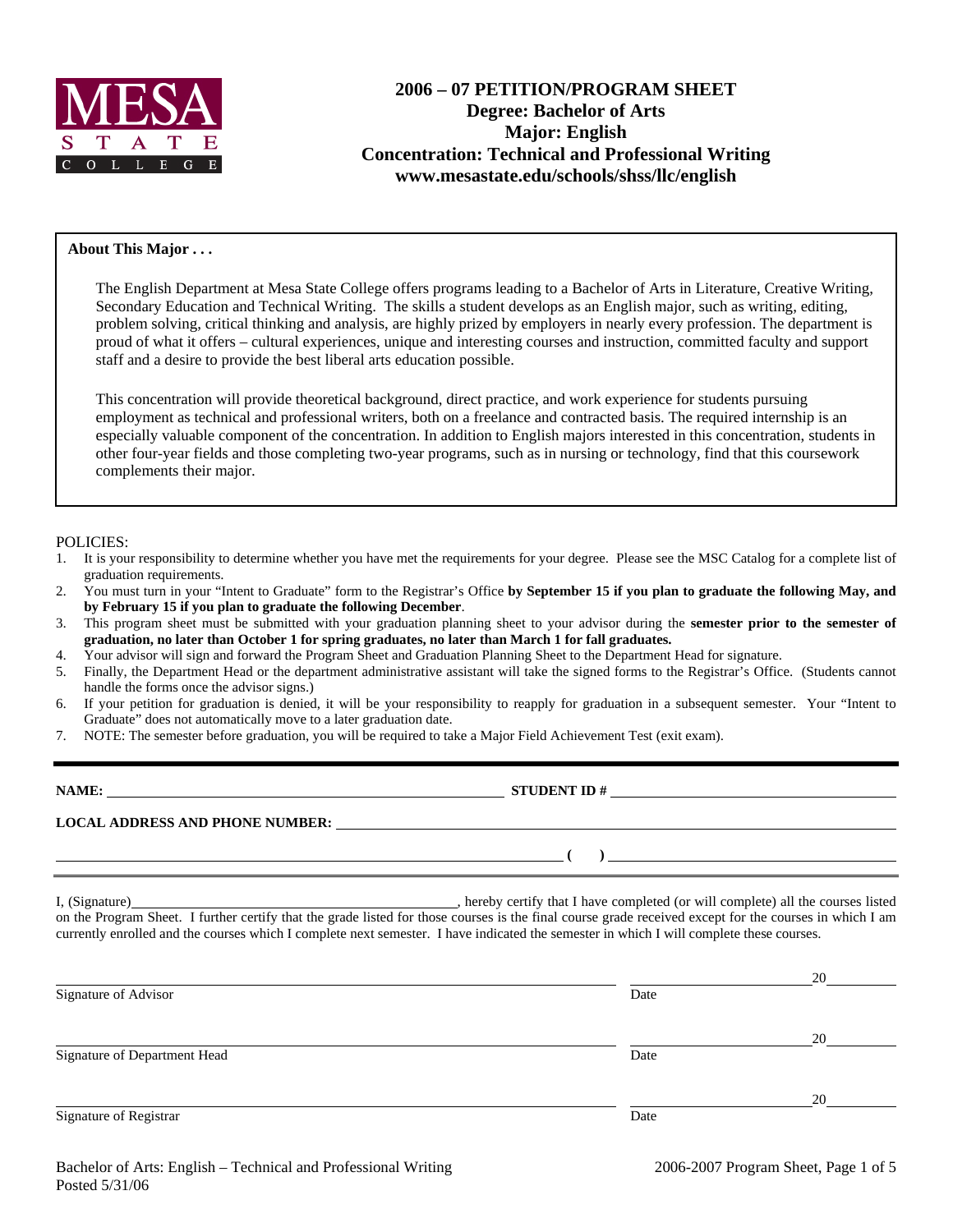- Must earn 120 semester hours and meet the academic residency requirements to earn a baccalaureate degree at Mesa State College.
- Must earn a minimum of 40 semester hours in upper division courses (i.e., 300-level and 400-level courses).
- A cumulative grade point average of 2.0 or higher must be maintained for all courses taken and for all courses in the major.
- All English majors must maintain at least a 3.0 average in their upper division ENGL courses.
- When filling out this program sheet a course can only be used once, i.e., no double counting is allowed between categories.
- Excess KINA/HPWE courses beyond the two required and pre-collegiate courses (usually numbered below 100) cannot be used for graduation. • All degree requirements must be completed as described. Any exceptions or substitutions must be recommended in advance by the faculty advisor and approved by the Department Head.
- It is recommended that students work closely with a faculty advisor when selecting courses and scheduling classes prior to registration.
- Students are required to participate in exit examinations or other programs deemed necessary to comply with the college accountability requirement.

General Education Requirements (Minimum of 33 semester hours) See the M.S.C. catalog for the list of courses that meet the general education categories.

| Trns/Subs<br>Course<br>Credit<br>Grade<br>No.<br>Term<br>Year<br>English: ENGL 111 and 112 (6 semester hours, must receive a grade<br>of "C" or higher, must be completed by the time the student has 60<br>semester hours.)<br>*ENGL<br>*ENGL<br>*ENGL 129, Honors English, may be substituted for ENGL 111 and ENGL<br>112. Must earn a grade of "C" or better. May need to take additional electives. | Trns/Subs<br>Credit<br>Grade<br>Term<br>Course<br>No.<br>Year<br>Social and Behavioral Sciences: (6 Semester Hours)<br><b>Fine Arts:</b> (3 semester hours)                                                                                                                                                                                              |
|----------------------------------------------------------------------------------------------------------------------------------------------------------------------------------------------------------------------------------------------------------------------------------------------------------------------------------------------------------------------------------------------------------|----------------------------------------------------------------------------------------------------------------------------------------------------------------------------------------------------------------------------------------------------------------------------------------------------------------------------------------------------------|
| Math: MATH 110 or higher (3 semester hours, must receive a grade<br>of "C" or better, must be completed by the time the student has 60<br>semester hours.)<br><b>MATH</b>                                                                                                                                                                                                                                | <b>Natural Sciences:</b> (6 semester hours)<br>(At least one course must include a lab)                                                                                                                                                                                                                                                                  |
| Humanities: (6 semester hours)                                                                                                                                                                                                                                                                                                                                                                           | Applied Studies: (3 semester hours)                                                                                                                                                                                                                                                                                                                      |
| Other Requirements (9 semester hours)                                                                                                                                                                                                                                                                                                                                                                    |                                                                                                                                                                                                                                                                                                                                                          |
| Kinesiology: (3 Semester Hours)<br>Trns/Subs<br>Course<br><u>No.</u><br>Credit<br>Grade<br>Term<br>Year<br><b>KINE/HPWA</b><br>100<br><b>KINA/HPWE</b><br><b>KINA/HPWE</b><br>See the M.S.C. catalog for the list of approved KINA/HPWE/Selected DANC<br>courses.                                                                                                                                        | <b>Bachelor of Arts Degree Distinction:</b> (6 semester hours)<br>(Two consecutive classes in the same foreign language.)<br>Trns/Subs<br>Course<br>No.<br>Credit<br>Term<br>Grade<br>Year<br>$FLA$ <sub>__</sub><br>3<br>$\overline{3}$<br>FLA<br>(FLAS 114 & 115 will <b>NOT</b> fulfill this requirement.) (Must receive a grade of "C" or<br>above.) |
| <b>English – Technical Writing Major Requirements (48 semester hours)</b><br>All English majors must maintain at least a 3.0 average in their upper division ENGL courses.                                                                                                                                                                                                                               |                                                                                                                                                                                                                                                                                                                                                          |
| English Core (18 semester hours)                                                                                                                                                                                                                                                                                                                                                                         |                                                                                                                                                                                                                                                                                                                                                          |
| Credit<br>Trns/Subs<br>Course<br>No.<br>Grade<br>Term<br>Year<br><b>ENGL</b><br>254<br>$\overline{3}$<br>3 <sup>7</sup><br><b>ENGL</b><br>255<br><b>ENGL</b><br>3<br>261                                                                                                                                                                                                                                 | Trns/Subs<br>Credit<br>Grade<br>Course<br>No.<br>Term<br>Year<br><b>ENGL</b><br>262<br>3 <sup>7</sup><br>3 <sup>7</sup><br>421<br><b>ENGL</b><br>3<br>*ENGL<br>492                                                                                                                                                                                       |
| *ENGL 492 Seminar in Writing may be taken after 90 semester hours have been accumulated. A student may take seminar in the junior year, but must take it again in<br>the senior year. The junior-year class will count as an elective.<br>Continued on page 3                                                                                                                                            |                                                                                                                                                                                                                                                                                                                                                          |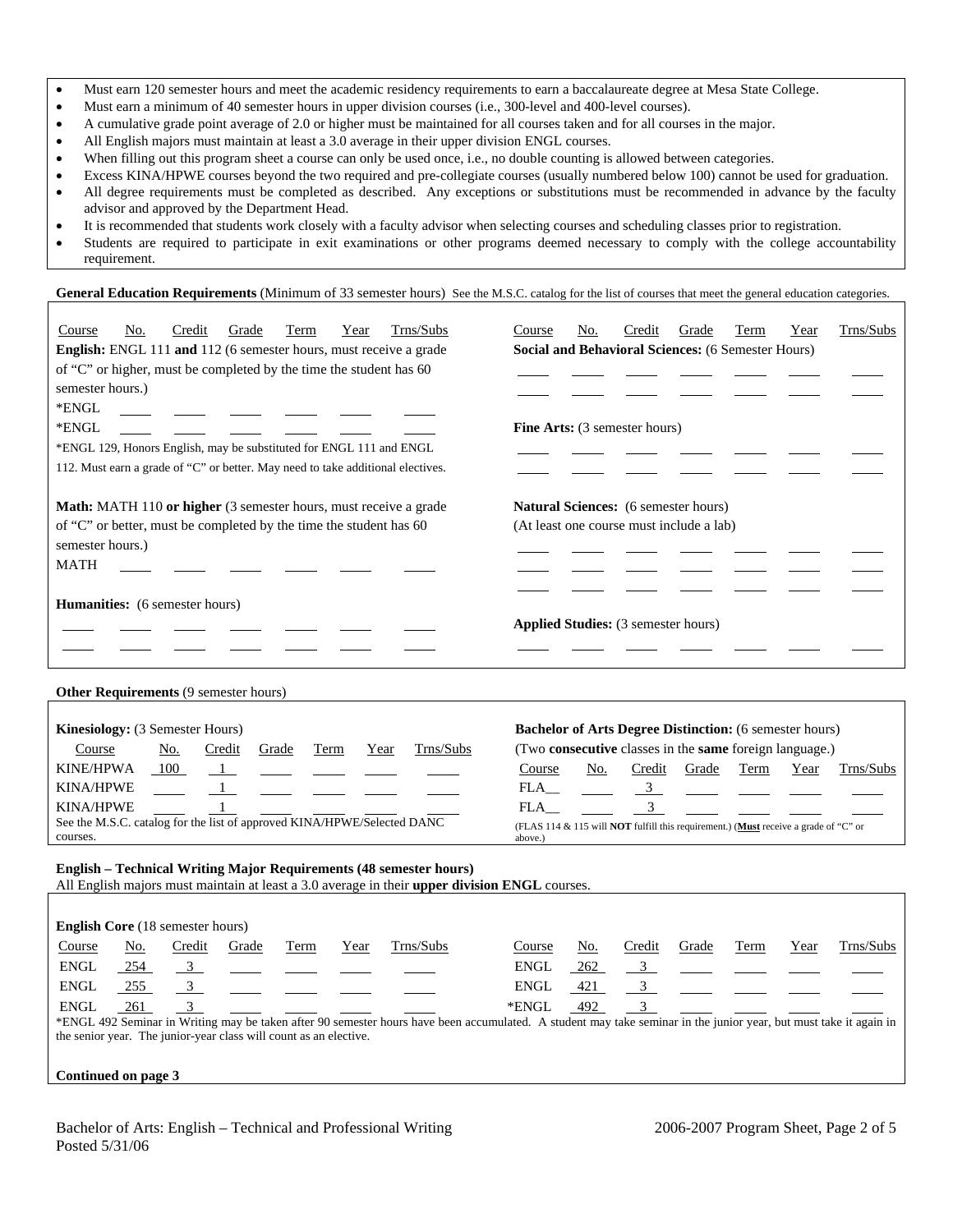| <b>Concentration in Technical and Professional Writing (30 Semester Hours)</b> |            |        |                                                                                                                                                                                                                                                                                                                     |      |      |           |        |        |        |       |                                                                                                                                                                                                                                                                                                                     |      |                                                                       |
|--------------------------------------------------------------------------------|------------|--------|---------------------------------------------------------------------------------------------------------------------------------------------------------------------------------------------------------------------------------------------------------------------------------------------------------------------|------|------|-----------|--------|--------|--------|-------|---------------------------------------------------------------------------------------------------------------------------------------------------------------------------------------------------------------------------------------------------------------------------------------------------------------------|------|-----------------------------------------------------------------------|
| Course                                                                         | <u>No.</u> | Credit | Grade                                                                                                                                                                                                                                                                                                               | Term | Year | Trns/Subs | Course | No.    | Credit | Grade | Term                                                                                                                                                                                                                                                                                                                | Year | Trns/Subs                                                             |
| <b>ENGL</b>                                                                    | 219        |        | <u>3</u> ____ ___ ___ ___                                                                                                                                                                                                                                                                                           |      |      |           | ENGL   | 440    |        |       |                                                                                                                                                                                                                                                                                                                     |      | $\frac{3}{2}$ $\frac{1}{2}$ $\frac{1}{2}$ $\frac{1}{2}$ $\frac{1}{2}$ |
| ENGL                                                                           | 320        |        | $\frac{3}{2}$ $\frac{1}{2}$ $\frac{1}{2}$ $\frac{1}{2}$ $\frac{1}{2}$                                                                                                                                                                                                                                               |      |      |           | ENGL   | 451    |        |       | $\frac{3}{2}$ $\frac{1}{2}$ $\frac{1}{2}$ $\frac{1}{2}$                                                                                                                                                                                                                                                             |      |                                                                       |
| ENGL                                                                           | 385        |        | $\frac{3}{2}$ $\frac{3}{2}$ $\frac{3}{2}$ $\frac{3}{2}$ $\frac{3}{2}$ $\frac{3}{2}$ $\frac{3}{2}$ $\frac{3}{2}$ $\frac{3}{2}$ $\frac{3}{2}$ $\frac{3}{2}$ $\frac{3}{2}$ $\frac{3}{2}$ $\frac{3}{2}$ $\frac{3}{2}$ $\frac{3}{2}$ $\frac{3}{2}$ $\frac{3}{2}$ $\frac{3}{2}$ $\frac{3}{2}$ $\frac{3}{2}$ $\frac{3}{2}$ |      |      |           | ENGL   | $-425$ |        |       | $\frac{3}{2}$ $\frac{1}{2}$ $\frac{1}{2}$ $\frac{1}{2}$ $\frac{1}{2}$                                                                                                                                                                                                                                               |      |                                                                       |
| <b>ENGL</b>                                                                    | 386        |        | $\frac{3}{2}$ $\frac{3}{2}$ $\frac{3}{2}$ $\frac{3}{2}$ $\frac{3}{2}$ $\frac{3}{2}$ $\frac{3}{2}$ $\frac{3}{2}$ $\frac{3}{2}$ $\frac{3}{2}$ $\frac{3}{2}$ $\frac{3}{2}$ $\frac{3}{2}$ $\frac{3}{2}$ $\frac{3}{2}$ $\frac{3}{2}$ $\frac{3}{2}$ $\frac{3}{2}$ $\frac{3}{2}$ $\frac{3}{2}$ $\frac{3}{2}$ $\frac{3}{2}$ |      |      |           | ENGL   | 427    |        |       | $\frac{3}{2}$ $\frac{3}{2}$ $\frac{3}{2}$ $\frac{3}{2}$ $\frac{3}{2}$ $\frac{3}{2}$ $\frac{3}{2}$ $\frac{3}{2}$ $\frac{3}{2}$ $\frac{3}{2}$ $\frac{3}{2}$ $\frac{3}{2}$ $\frac{3}{2}$ $\frac{3}{2}$ $\frac{3}{2}$ $\frac{3}{2}$ $\frac{3}{2}$ $\frac{3}{2}$ $\frac{3}{2}$ $\frac{3}{2}$ $\frac{3}{2}$ $\frac{3}{2}$ |      |                                                                       |
| ENGL                                                                           | 394        |        | $\overline{3}$                                                                                                                                                                                                                                                                                                      |      |      |           | ENGL   | 497    |        |       | $\overline{3}$                                                                                                                                                                                                                                                                                                      |      |                                                                       |
|                                                                                |            |        |                                                                                                                                                                                                                                                                                                                     |      |      |           |        |        |        |       |                                                                                                                                                                                                                                                                                                                     |      |                                                                       |

**Electives** (All college level courses appearing on your final transcript, **not listed above** that will bring your total semester hours to 120 hours. Excludes KINA/HPWE activity courses.) (30 semester hours; 4-7 semester hours of upper division may be needed.)

| Course |  |  | No. Credit Grade Term Year Trns/Subs | Course |  |  | No. Credit Grade Term Year Trns/Subs |
|--------|--|--|--------------------------------------|--------|--|--|--------------------------------------|
|        |  |  |                                      |        |  |  |                                      |
|        |  |  |                                      |        |  |  |                                      |
|        |  |  |                                      |        |  |  |                                      |
|        |  |  |                                      |        |  |  |                                      |
|        |  |  |                                      |        |  |  |                                      |
|        |  |  |                                      |        |  |  |                                      |
|        |  |  |                                      |        |  |  |                                      |
|        |  |  |                                      |        |  |  |                                      |
|        |  |  |                                      |        |  |  |                                      |

### **GRADUATION INFORMATION**

See the "Undergraduate Graduation Requirements" in the Mesa State College catalog for additional graduation information.

**GENERAL EDUCATION REQUIREMENTS** (Minimum of 33 Semester Hours) See current Mesa State College catalog for list of courses that fulfill the requirements below. If one (or more) of the selections below is required in your major, you must use it to fulfill the major requirement and **make a different selection to meet the general education requirement. The courses may not be used to fulfill both requirements.**

**English – 6** Semester Hours (Must be **completed** before student has 60 semester hours. Must receive grade of "C" or above.) ENGL 111 **and** ENGL 112 **or** ENGL 129 *(by permission)*

**Mathematics – 3** Semester Hours chosen from: MATH 110 **or higher** (Must be **completed** before student has 60 semester hours. Must receive grade of "C" or above.)

**Humanities – 6** semester hours

**Social and Behavioral Sciences – 6** semester hours

**Fine Arts – 3** semester hours

**Natural Sciences – 6** semester hours (At least one course must include a lab.)

**Applied Studies – 3** semester hours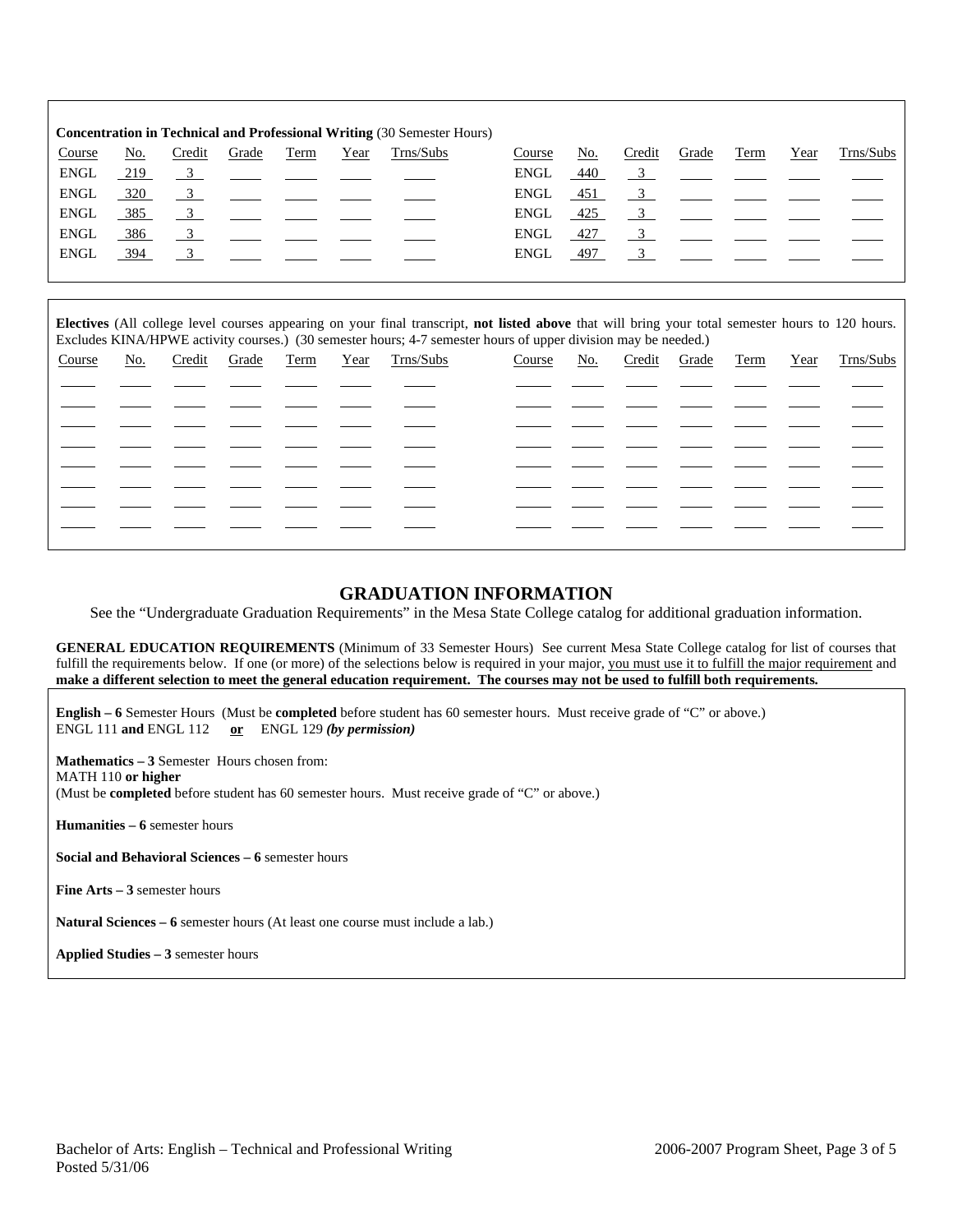## **Kinesiology – 3** Semester Hours

Each student must take KINE/HPWA 100 together with two KINA/HPWE/Selected DANCcourses. See current catalog for listing.

# **Degree Distinction – 6** Semester Hours

| Select from one of the following sequences:                                                                                     |    |                                                                     |
|---------------------------------------------------------------------------------------------------------------------------------|----|---------------------------------------------------------------------|
| FLAF 111 followed by FLAF 112                                                                                                   | 0r | FLAG 111 <i>followed by</i> FLAG 112                                |
| Or FLAS 111 <i>followed by</i> FLAS 112                                                                                         | or | Two <b>consecutive</b> classes in the <b>same</b> foreign language. |
| *(FLAS 114 & 115 will <b>NOT</b> fulfill this requirement. <b>Must</b> receive a grade of "C" or above in <b>both</b> classes.) |    |                                                                     |

### **English – Technical and Professional Writing** (48 Semester Hours)

All English majors must maintain at least a 3.0 average in their **upper division ENGL** courses.

### **English Core** (18 Semester Hours)

 ENGL 254 Survey of English Literature I ENGL 255 Survey of English Literature II ENGL 261 Survey of American Literature I ENGL 262 Survey of American Literature II ENGL 421 History of Literary Criticism ENGL 492 Seminar in Writing

#### **Technical and Professional Writing Concentration** (30 Semester Hours)

ENGL 219 Introduction to Professional Writing ENGL 320 Report and Proposal Writing ENGL 385 Technical and Professional Writing ENGL 386 Roots of Modern Rhetoric ENGL 394 Topics in Technical and Professional Writing ENGL 440 History of the English Language ENGL 425 Scientific Writing ENGL 427 Writing for Industry ENGL 451 Structure of the English Language ENGL 497 Internship in Business, Technical and Professional Writing

### **General Electives: 30 Semester Hours;** 4-7 semester hours of upper division credit may be needed.

Students are required to participate in exit examinations or other programs deemed necessary to comply with the college accountability requirement. All degree requirements must be completed as described above. Any exceptions or substitutions must be recommended in advance by the faculty advisor and approved by the Department Head.